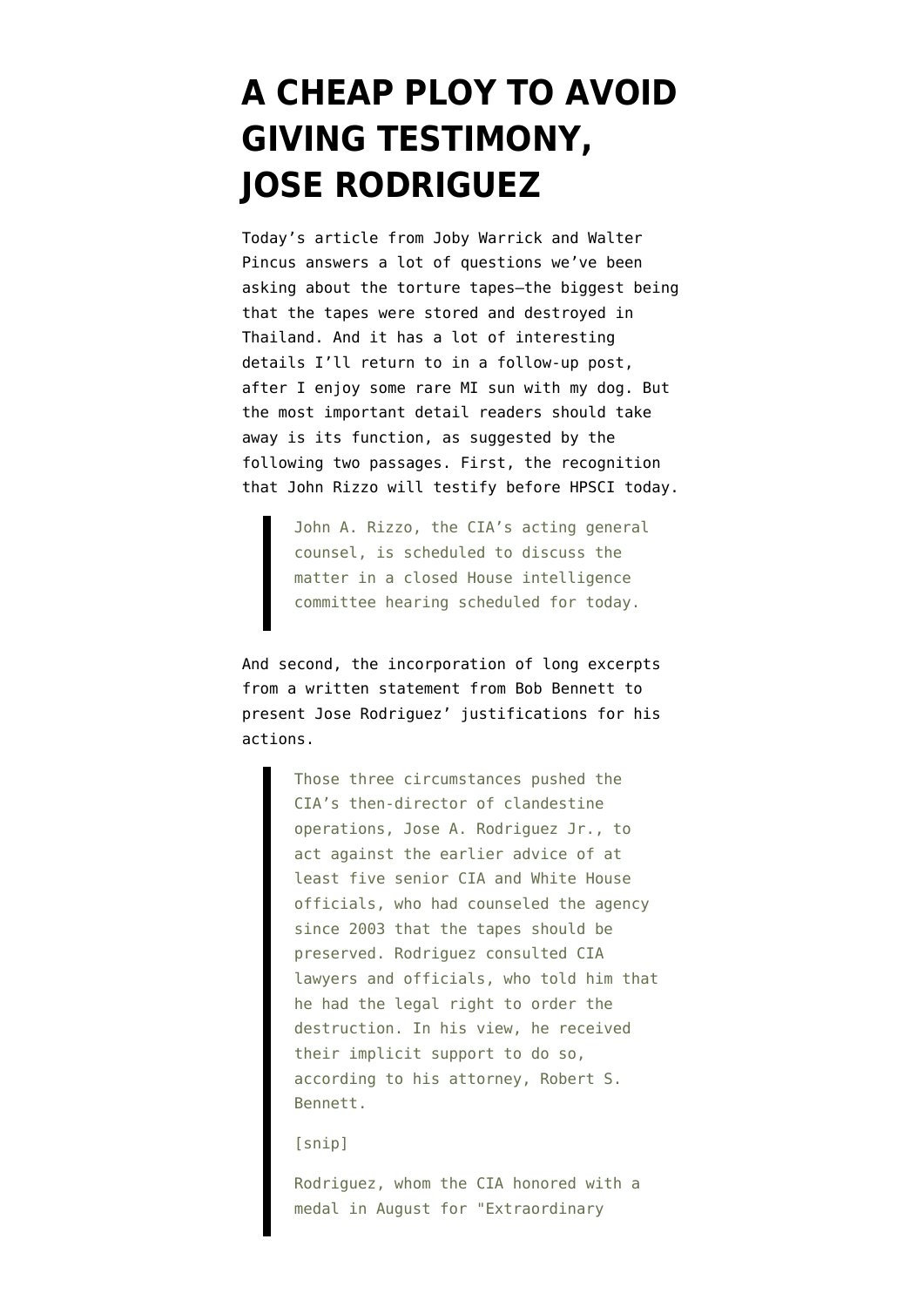Fidelity and Essential Service," declined requests for an interview. But his attorney said he acted in the belief that he was carrying out the agency's stated intention for nearly three years. "Since 2002, the CIA wanted to destroy the tapes to protect the identity and lives of its officers and for other counterintelligence reasons," Bennett said in a written response to questions from The Washington Post.

"In 2003 the leadership of intelligence committees were told about the CIA's intent to destroy the tapes. In 2005, CIA lawyers again advised the National Clandestine Service that they had the authority to destroy the tapes and it was legal to do so. It is unfortunate," Bennett continued, "that under the pressure of a Congressional and criminal investigation, history is now being revised, and some people are running for cover." [my emphasis]

Much as I love Walter Pincus and usually respect Joby Warrick's work, this article is no better than the [Steno Sue and Pool Boy article](http://www.washingtonpost.com/wp-dyn/content/article/2005/10/19/AR2005101900795.html) that appeared on the day Judy Miller testified, outlining in detail how Scooter Libby would like her testify. Pincus and Warrick allowed themselves to be used by Bennett (who, incidentally, was apparently leaking strategic bullshit to Pincus back in the Iran-Contra days, too–see [Firewall,](http://books.google.com/books?id=0eE5A-yt88MC&dq=firewall+lawrence+walsh&pg=PP1&ots=qFDj-8FQgr&sig=hPgAgIYCTB6cPcE82zlEm-KF5TI&hl=en&prev=http://www.google.com/search?q=firewall+lawrence+walsh&ie=utf-8&oe=utf-8&rls=org.mozilla:en-US:official&client=firefox-a&sa=X&oi=print&ct=title&cad=one-book-with-thumbnail) p. 422) to present his client's perspective after that client refused to go before Congress and present that perspective under oath. The article basically allowed John Rizzo and Jose Rodriguez to coordinate the stories they'll tell to Congress and John Durham, which may well have hurt the chances that either Congress or John Durham will be able to get to the truth about the terror tapes.

Jeebus, Pincus. Congress, thus far, [appears to](http://emptywheel.firedoglake.com/2008/01/15/no-immunity-yet-for-rodriguez/) [have learned](http://emptywheel.firedoglake.com/2008/01/15/no-immunity-yet-for-rodriguez/) the lesson of Iran-Contra, not to